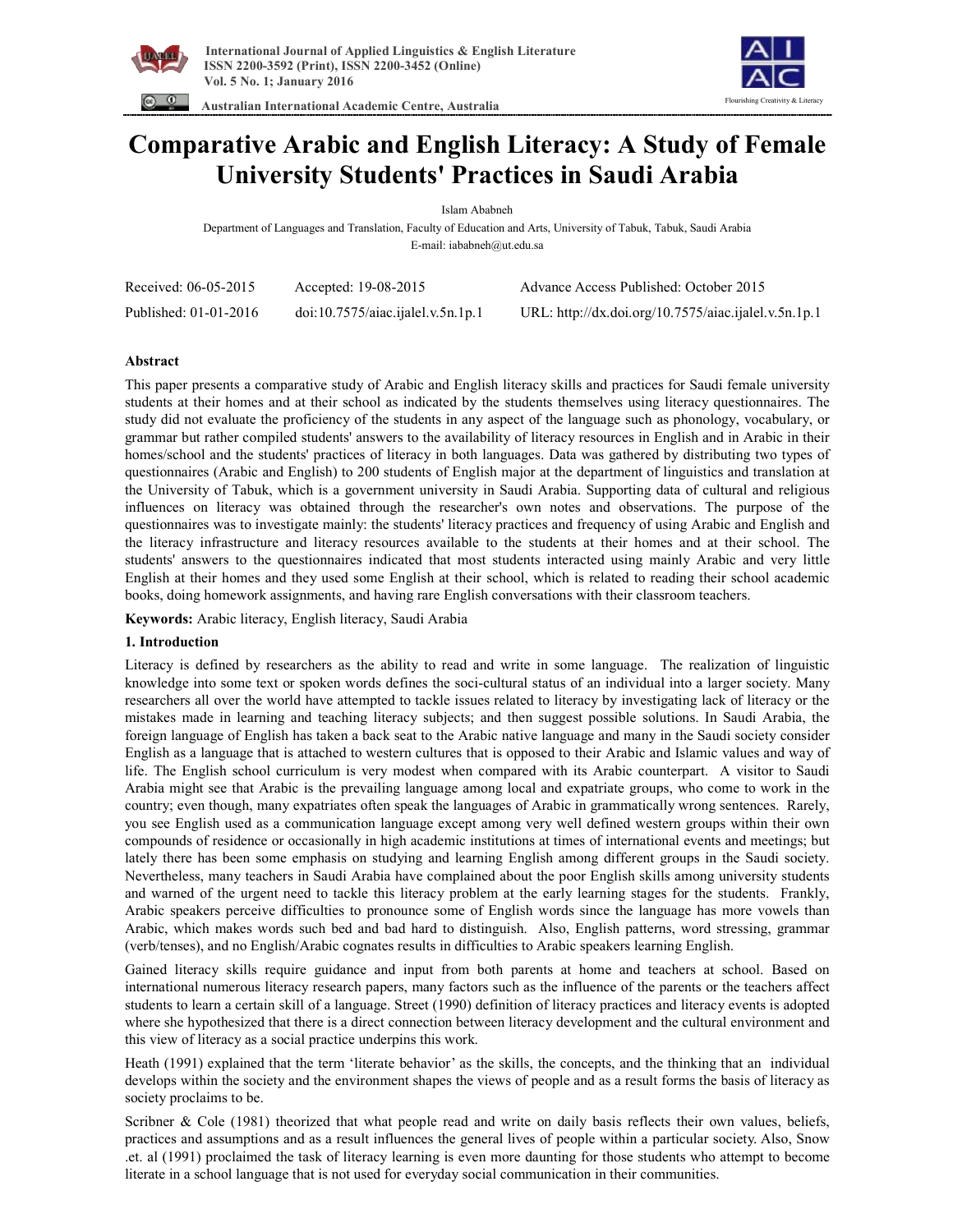Leichter (1984) suggested that literacy artifacts are influential in the support and development of literacy. Examples of these literacy artifacts are: Books; dictionaries; atlases and maps; encyclopedias; school workbooks, reports, and tests; letters to and from school; newspapers; magazines; television guides; comic books; junk mail; notes from one family member to another; greeting cards...etc.

Bernhardt (1991) explained that developing reading literacy involves three variables: linguistic in terms of letter, word, and morphosyntactic knowledge, literacy in terms of knowing how to approach text and what to do with the text and knowledge in terms of having enough background knowledge to help with text comprehension

According to the Central Intelligence Agency's World Factbook 2002, the literacy rate in Saudi Arabia in 1970 was 15% for men and 2% for women but in 1990 it was 73% for men and 48% for women and, in 2002, it reached 90.9% and 70.2%, respectively; but other than the official statistics, little work has been done to compare the Arabic and English literacy skills of Saudi students; also little research has been done inside the Saudi homes and Saudi schools or even in the homes and schools in the wider Arab world. In literature, there is a minimum work done on Saudi home and school literacy. Jazzar (1991) described the research in the Arab home-life and its impact on literacy done in the Arab world as "limited and shallow". Shannon (2003) pointed out the fact that Gulf culture still retains strong elements of its oral tradition and that family members read very little in Arabic and less in English and that makes the development of reading among children within the socio-cultural environment challenging. Ibrahim. et. al (2002) study looked at the acquisition of literacy in Arabic, Hebrew and English and found that word recognition time for English words is shorter than the other two languages and longest for Arabic words. Thus, this research is an attempt of an important investigation of the literacy lives of Saudi students in two languages, Arabic and English.

Almusa (2003) explained that Arabic is a diglossic language, which refers to a situation where two varieties of the same language are used for socially distinct functions. " Alfusha" is the modern standard Arabic, a modern descendent of Classical Arabic, used for writing and formal speech in news broadcasts and religious sermons while "Alammiyya" is used for daily conversation and social interaction comprises a multitude of local and ethnic vernaculars that are used for everyday conversation of people in the Arabic world of twenty two countries. The use of a spoken vs. standard variety of Arabic for mutually exclusive sets of functions has distanced the two forms from each other. The distance is apparent in all linguistic domains, including lexicon, syntax, morphology and phonology. Saudi people use the "Alammiyya" with their own local dialect to communicate in their homes and local environment. The dialect may vary from a region to another within the country of Saudi Arabia.

### **2. Method**

The study compares the Arabic and English literacy for girl students in a government university in the Tabuk region of Saudi Arabia, where the native language is Arabic; but, the study does not investigate students' competence in any language. The study was conducted on a group of students from the University of Tabuk (girls section) and the results obtained only reflected the practice of those inquired girl students within their limited university environment. The students were all of Saudi nationality who have lived in the northern part of Saudi Arabia for all their lives and attended mostly government schools or even private Arabic Saudi schools, where the language of instruction inside the classrooms is Arabic, the language spoken at Saudi homes. The formal Arabic (Fusha) is normally not used for normal conversation but rather found in textbooks and official documents. Therefore, the sample was a biased one since the study majors for the students was the English language. The socioeconomic status of the families was similar and was classified to be of average socioeconomic status in the Saudi society. The fathers of the students were mostly government employed or business people owning private shops and employing foreign workers. The mothers were mostly full time housewives dedicated to raising their children and were depended on their husbands for movement and providence. Thus, all the students embraced the same religion, culture, and came from a similar background.

For data collection, two questionnaires were distributed to 200 third and fourth year English major students in the department of English and translation (female section) inside their classrooms. The questionnaires were divided into three categories: 1) general Arabic/English use (speaking, reading, and writing) at home and at school, 2) Arabic/English availability of artifacts at home and at school, and 3) specific Arabic/English literacy practices at home and at school. The questionnaires asked the students to classify the availability of an Arabic/English resource or the frequency of their practice of Arabic/English activities into one of four selections: always, usually, hardly, or never. Then the collected data was quantitatively categorized and interpreted. The "always" and "usually" answers were combined to represent a strong availability of a resource or a strong practice of an activity; while the "hardly" and "never" answers were combined to represent a weak availability of a resource or a weak practice of an activity. The students were given ample time to answer their use of Arabic/English in their homes and school and whether Arabic/English artifacts were available to them in both environments. The content of the literacy resources nor the specific information in the available resources in both languages was investigated.

#### **3. Results and Discussions**

Most of the students pointed out to have limited available Arabic/English resources at home and at school that helped them improve their Arabic/English literacy and they performed minor English literacy activities besides their school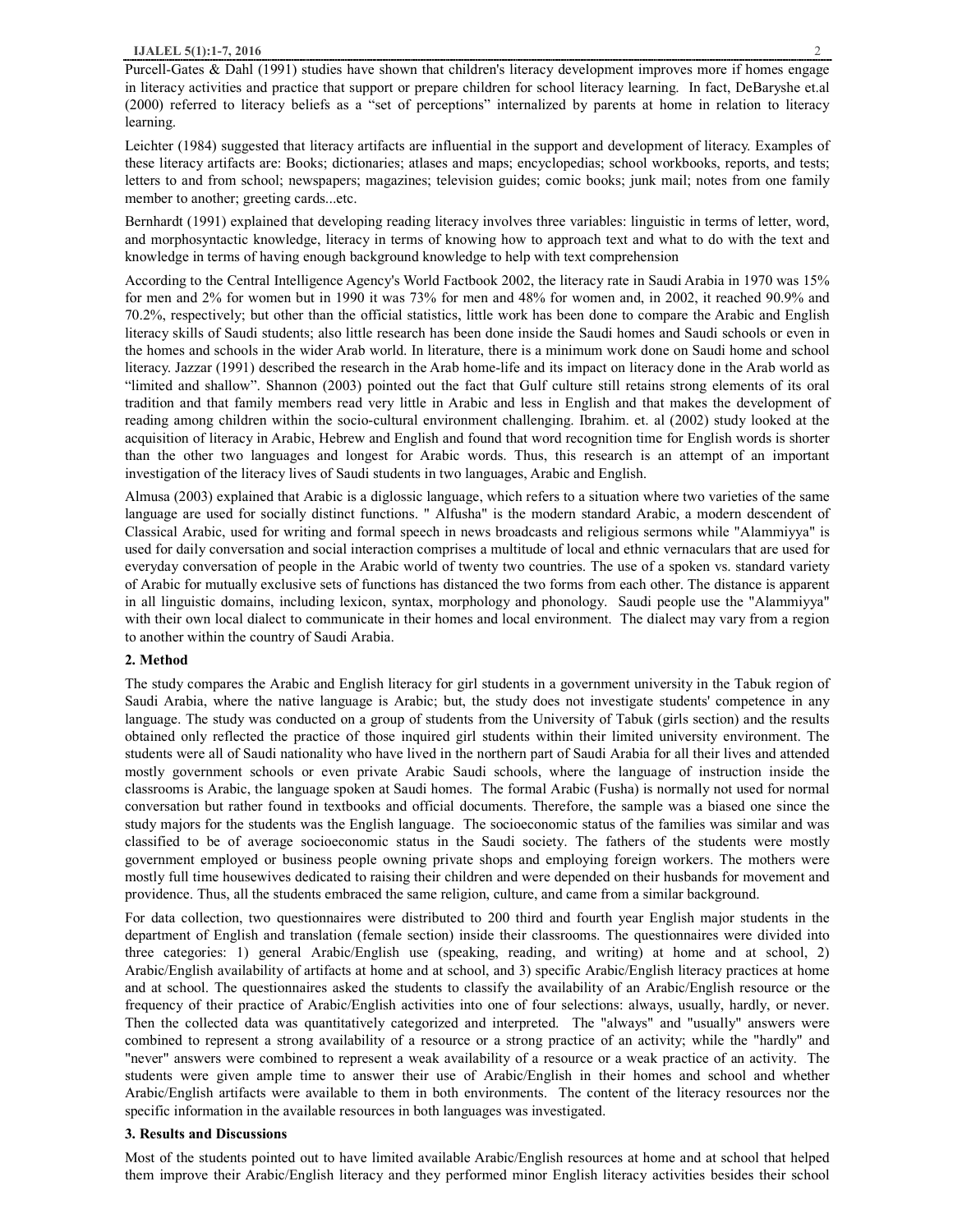work. Also, many students added that their parents and family members at home spoke to them in Arabic and the parents were unable to help them in English conversations. Many of the students answered to practice reading islamic stories and reciting the holy book (Quran) in their homes with their siblings and parents only in Arabic and not in English

First, the students answered that they spoke/listened to a lot more Arabic than English even though they read/wrote similar percentage of Arabic and English. Figure 1 shows that more than 90% of the students "always" or "usually" spoke/listened to Arabic at their homes and on average 70% of them answered they "always" or "usually" wrote/read Arabic at home. The blue color bars in figure 1 refer to the combined "always" and "usually" frequency that represent a strong indicator of the activity while the red color bars are the combined "hardly" and "never", which represents a weak indicator of the activity. Figure 2 shows that a good percentage of around 65% of students answered that they "always" or "usually" listened, wrote, and read some English at home; meaning 35% of them answered that they "hardly" or "never" listened, wrote, or read English at home. Also, figure 2 shows that only around 13% of the students answered they "always" or "usually" spoke English inside their home environment; meaning 87% of the students "hardly" or "never" spoke English at home. Speaking was defined to the students as structuring words into meaningful sentences to asking for something from a family member or explaining an idea in few sentences; in other words, speaking was not defined to performing heavy use of the language in continuous lengthy interactions. The specifics of what the students wrote/read/listened in Arabic/English cannot be known from only figure 1 and figure 2 and the details of any conversation that took place at home/school was not looked into or asked about in the questionnaires. In short, The students spoke mostly Arabic at home while they read/wrote/listened to mix of Arabic and English at their homes. In addition to interactions with family members, the media sources such as the Internet, TV, Radio...etc are all valid sources of the language that the students might have listened to at their homes.



Figure 1. Percentages of students' who spoke/wrote/read/listened to Arabic at home



Figure 2. Percentages of students' who spoke/wrote/read/listened to English at home

Second, in answering about their school literacy activities, the students indicated that they spoke more Arabic than English inside their school even though they read/wrote/listened to more English than Arabic; probably because English is the language of instruction in the department of languages and translation and the instructors are bound to communicate using English inside the classrooms. The students spent the majority of their time at school attending classes, which implies that the students were affected by academic literacy more than any social practice within their school environment. Figure 3 shows that 85% of the students "always" or "usually" spoke Arabic in the school while only around 30% of them "always" or "usually" wrote/read Arabic within their school environment. Thus, the students spoke and listened in similar percentages to Arabic at home and at school while they wrote and read more Arabic than English in their homes. Figure 4 shows that around 88% of students answered that they "always" or "usually" wrote,/read,/listened to English at school while a good percentages of the students (55%) answered they "always" or "usually" communicated using English inside the school environment; which means 45% of the students "hardly" or "never" spoke English at school. Again, the degree of how much speech, listening, reading, or writing was not measured or asked about in the questionnaires.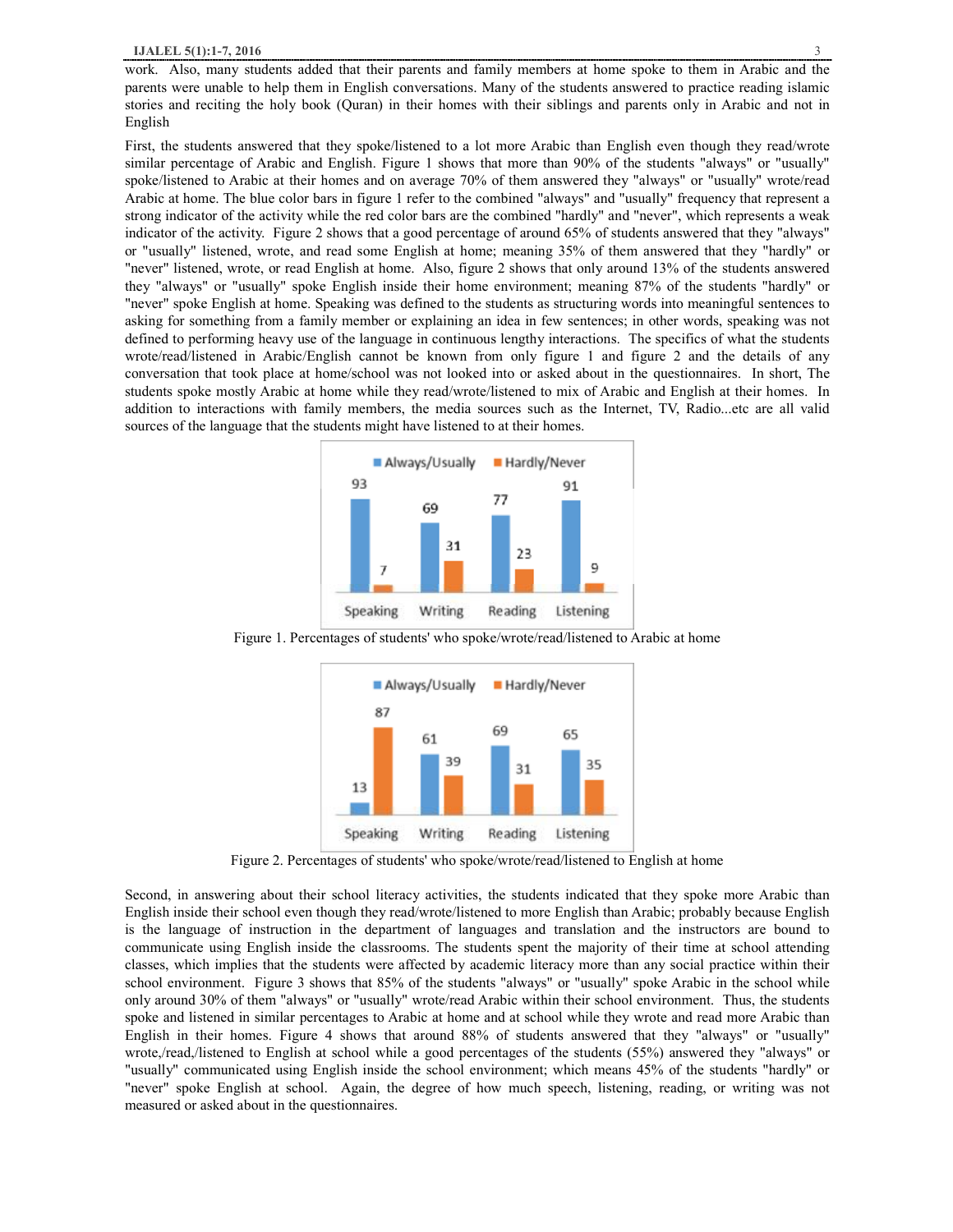

Figure 3. Percentages of students who spoke/wrote/read/listened to Arabic at school



Figure 4. Percentages of students' who spoke/wrote/read/listened to English at school

Therefore, higher percentage of the students interacted using English in the school than at home. Also, as observed by the researcher, the students spoke English with their school teachers in discussing academic related material as required by the department but they used Arabic to socially interact with other students inside the school premises. Gardner & Macintyre (1991) proposed that the motivation to learn the language could involve attitudes toward the concerned community and also the attitude toward the learning situation., which may involve attitude toward the instructor, class, textbooks, language laboratory etc. Laine (1977) investigated some students learning English and found that indicators of self-confidence and motivation had association with English achievement.

Third, in order to investigate the literacy enriching resources behind more perceived Arabic literacy than English literacy, the next part in the two questionnaires asked about resources available to the students at their homes/school. The students answered to have similar type of resources for their Arabic or English literacy. The students had available a computer, story books, and the Internet that were used equally in both languages; but they had more academic books and a dictionary in English and islamic books in Arabic. The availability of a literacy resource does not indicate the degree of its usage as it might have been used by other family members living in the same home. Figure 5 shows academic books and the dictionary, were "always" or "usually" available to 75% of the students in English; while a good percentage of the students had a computer and English story books. Figure 6 show that 50% or more of the students "always" or "usually" had islamic books, story books, or the Internet in Arabic. Some faculty members in the English department at Tabuk University have indicated in internal unpublished reports the need to include islamic concepts and objectives, retraining of teachers, rewriting syllabuses and textbooks with more use of English. In that regard, involving islamic teaching using the English language will encourage students to learn English while gaining their essential islamic knowledge. In this survey, other resources such as the library, DVDs, magazines, and newspapers were "always" or "usually" available to less than 30% of the students in both languages and such resources most likely had little effects on the majority of students' literacy skills. It must be noted that women's movement in the Saudi culture is limited and is done with the help of a male family member or some male driver, which can make for example visiting a public library or a book store harder for a female student than for a male student. It is also interesting to denote that the students "always" or "usually" watched video tapes with higher percentage in English than in Arabic.



Figure 5. Percentages of students who "always" or "usually" had some English artifacts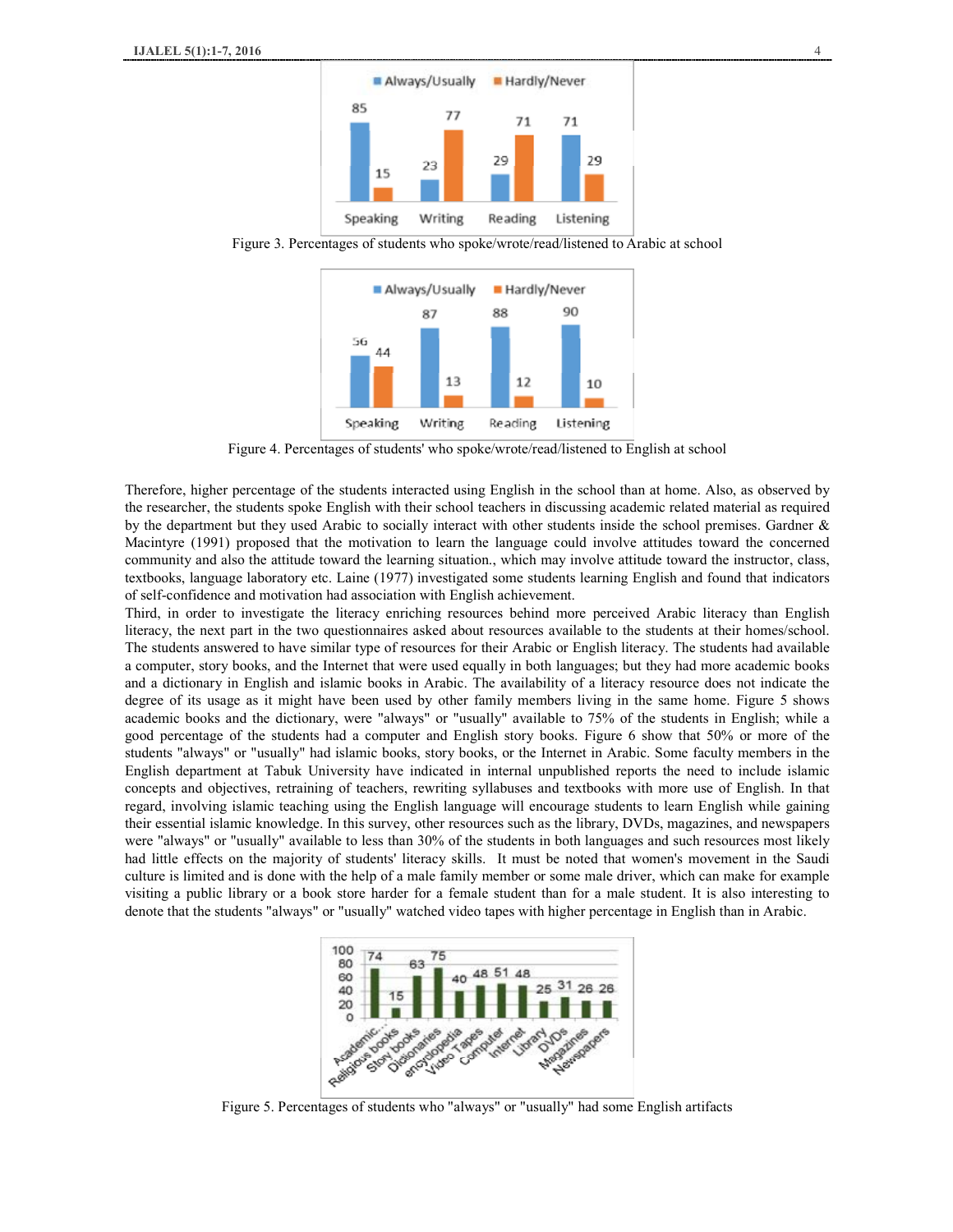

Figure 6. Percentages of students who "always" or "usually" had some Arabic artifacts

To sum up, the above two figures indicate that most of the students' literacy in Arabic/English came from mostly limited resources of academic books, islamic and story books, and a computer with Internet connection. The utilization of some of the literacy resources was realistically expected and confirmed by students' answers since the students were of English major and had to use academic books, computers, and dictionaries in English for their academic studies but they had the choice to use other resources for their pleasure and entertainment in other languages and they probably used these resources in their mother tongue of Arabic at their free time at home.

Figure 7 shows the English activities that were "always" or "usually" practiced by more than 50% of the students surveyed. It is clear that these practices were related to the students' academic studies such as reading English textbooks, doing homework and exercises, reading with a group, and discussing some English topics. The only non academic activity that was performed by more than 50% of the students was watching some English movies, which was mainly done for pleasure with Arabic subtitles as proclaimed verbally by a good number of the students. Figure 8 shows the activities that were answered to be "always" or "usually" practiced by 49% or less of the students in English. These activities were related to social interactions and entertainment such as reading magazines and newspapers, doing puzzles, and having a conversation with others. Some activities such as drama were performed by 49% of the students taking drama classes as required by the department for English major as there are few drama classes offered by the department and are part of the students' English curriculum requirements.





Figure 8. Practices that were "always" or "usually" performed by 49% or less of the students in English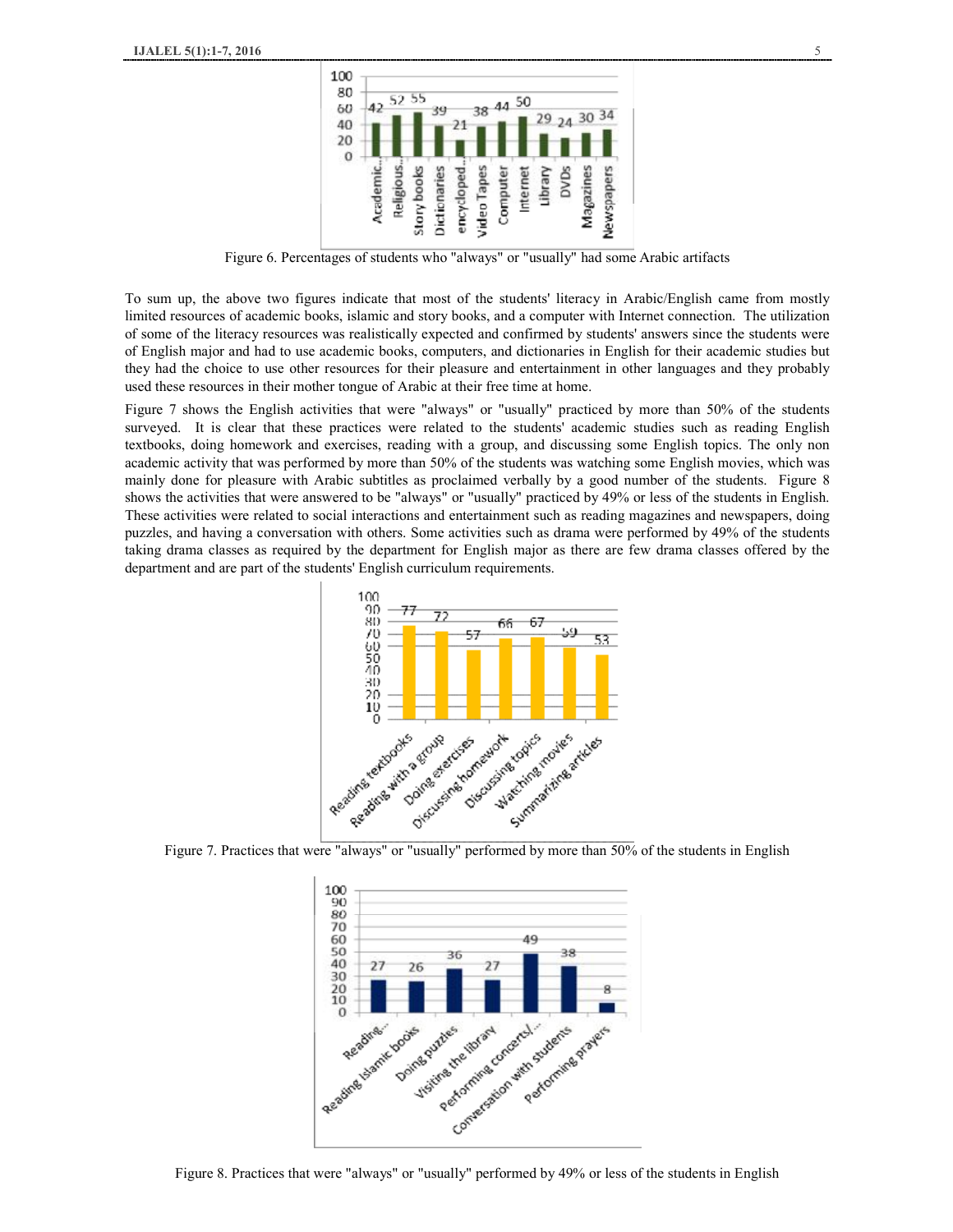Figure 9 shows that the same activities such as reading textbooks, doing homework and exercises, and summarizing articles that were practiced by more than 50% of the students in English (as shown in figure 7) were practiced by less than 50% of the students in Arabic (on an average of 40%). Again, most of these activities were related to school work. Also, it can also be inferred that the majority of students were more inclined to practice their literacy in only one language and not both. For example, 77% of the students read textbooks in English compared to only 29% of the students who read textbooks in Arabic, which might be an Arabic translation of their English textbooks.



Figure 9. Practices that were "always" or "usually" performed by 50% or less of the students in Arabic.

Also, figure 10 shows that an average of 50% of the students performed activities related to their islamic faith such as studying the life and deeds of the prophet Muhammad (pbuh) in Arabic; of course, the students, as all Muslims, perform prayers only in Arabic as they are required to utter Quranic verses in Arabic while praying. Living within an islamic society, 52% students answered to have performed their religious reflections, meditations, and islamic remembrances in Arabic compared to only 8% who indicated to have used English for such activities. Also, 52% of students read islamic books in Arabic compared to only 26% who read islamic books in English.



Figure 10. Practices that were "always" or "usually" performed by 60% or less of the students in Arabic.

Finally, not performing an activity in Arabic does not mean the same activity is necessarily performed in English and vice versa; it could simply mean the activity is not performed at all. For example, activities such as doing puzzles and visiting the library were done by a small percentage of around 30% or less of the students in any language, which means many students did not perform those activities at all in any language. Also, if the students had certain literacy resource at home/school did not imply they had to use it to improve their literacy skills. Also, how much of cultural influence were the students exposed to within their Saudi society was not deeply examined since such an investigation would need lengthy home visits and observations. In addition, how much the students believed of the importance of learning a second language was not the focus of this research.